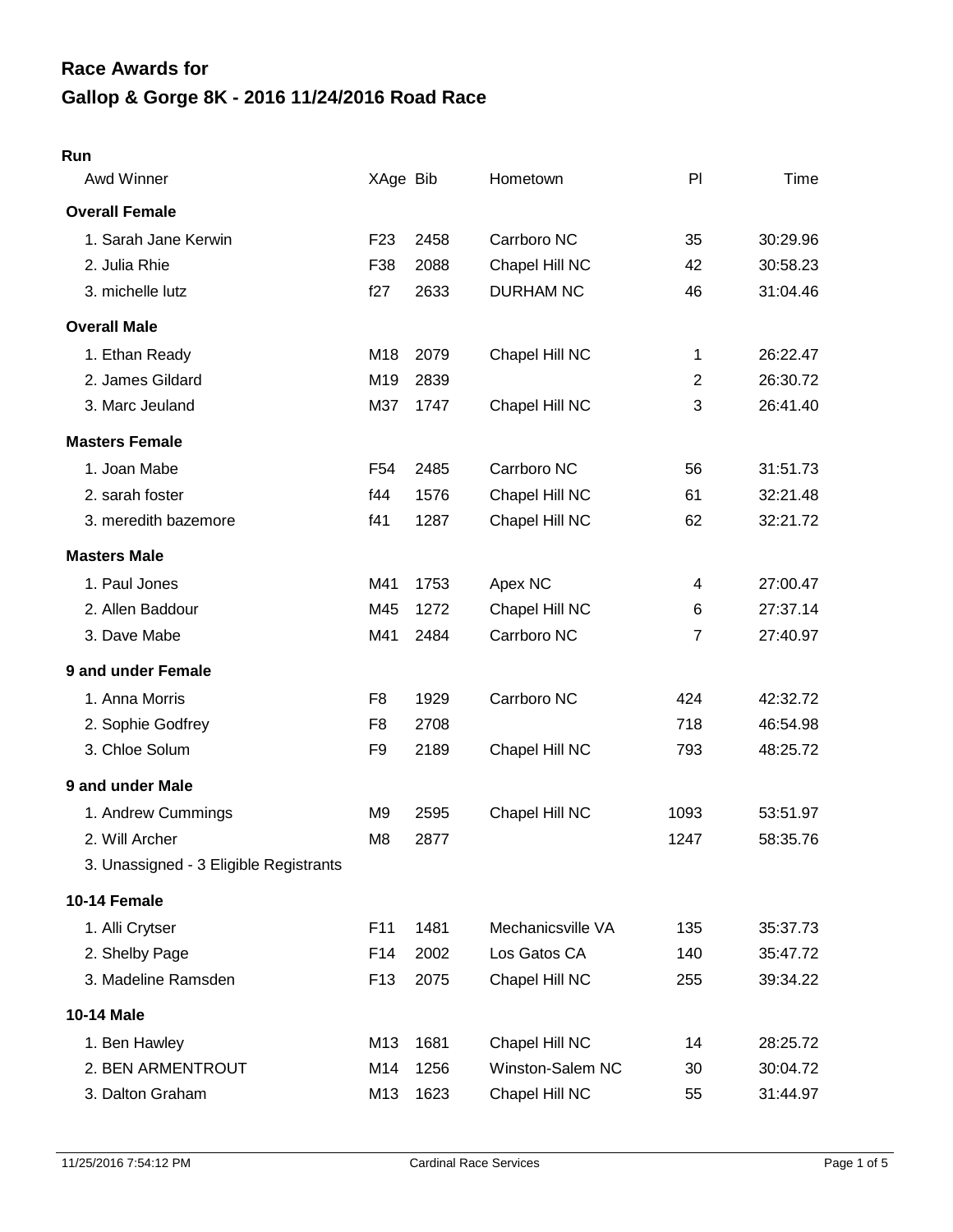### **15-19 Female**

| 1. Lena Cohen         | F16             | 2592 | Carrboro NC      | 110 | 34:55.21 |
|-----------------------|-----------------|------|------------------|-----|----------|
| 2. Rainie Heck        | F <sub>18</sub> | 1686 | Chapel Hill NC   | 240 | 39:10.97 |
| 3. Marija Crook       | F <sub>18</sub> | 2405 | Carrboro NC      | 430 | 42:35.99 |
| 15-19 Male            |                 |      |                  |     |          |
| 1. Nikolas Silva      | M19             | 2161 | Chapel Hill NC   | 10  | 28:05.72 |
| 2. Joseph Graden      | M17             | 2429 | Chapel Hill NC   | 16  | 28:33.98 |
| 3. Nate Bolon         | M19             | 1342 | Chapel Hill NC   | 43  | 30:59.97 |
| 20-24 Female          |                 |      |                  |     |          |
| 1. Alison Smith       | F <sub>23</sub> | 2176 | Chapel Hill NC   | 57  | 32:01.47 |
| 2. Alexa Phillips     | f21             | 2645 | Carrboro NC      | 91  | 34:04.47 |
| 3. Alison Ismail      | F <sub>22</sub> | 1738 | Raleigh NC       | 97  | 34:18.22 |
| 20-24 Male            |                 |      |                  |     |          |
| 1. Rob McConkey       | M24             | 1871 | winston-salem NC | 18  | 28:46.71 |
| 2. Joshua Sutterfield | M24             | 2238 | Carrboro NC      | 20  | 29:03.71 |
| 3. Jacob Hoerger      | M24             | 1722 | Chapel Hill NC   | 33  | 30:14.96 |
| 25-29 Female          |                 |      |                  |     |          |
| 1. Libby McCravy      | F <sub>27</sub> | 1872 | Durham NC        | 53  | 31:39.72 |
| 2. Nora Ayers         | F <sub>26</sub> | 1264 | Durham NC        | 68  | 32:49.48 |
| 3. anna jones         | f27             | 2455 | Carrboro NC      | 128 | 35:28.47 |
| 25-29 Male            |                 |      |                  |     |          |
| 1. Evan Nelsen        | M26             | 2807 |                  | 15  | 28:31.72 |
| 2. Michael Hogan      | M27             | 1726 | Raleigh NC       | 21  | 29:20.46 |
| 3. Worth Newman       | M25             | 1968 | Chapel Hill NC   | 29  | 29:58.47 |
| <b>30-34 Female</b>   |                 |      |                  |     |          |
| 1. Kym Hunter         | F34             | 1735 | Chapel Hill NC   | 95  | 34:13.48 |
| 2. Clare Norwood      | F34             | 1979 | Chapel Hill NC   | 182 | 37:24.47 |
| 3. Leah Blasiak       | F34             | 1323 | Chapel Hill NC   | 191 | 37:41.71 |
| 30-34 Male            |                 |      |                  |     |          |
| 1. Alex Pearson       | M31             | 2026 | Hummelstown PA   | 13  | 28:22.47 |
| 2. Nicholas Lehman    | M33             | 2844 |                  | 17  | 28:37.97 |
| 3. Andrew McIver      | M34             | 1886 | Durham NC        | 19  | 28:53.47 |
| <b>35-39 Female</b>   |                 |      |                  |     |          |
| 1. rachel kelley      | f36             | 1772 | Chapel Hill NC   | 65  | 32:39.96 |
| 2. Leigh Warren       | F39             | 2311 | Durham NC        | 72  | 33:11.71 |
| 3. Jill Marie Hill    | F37             | 2440 | Chapel Hill NC   | 79  | 33:28.98 |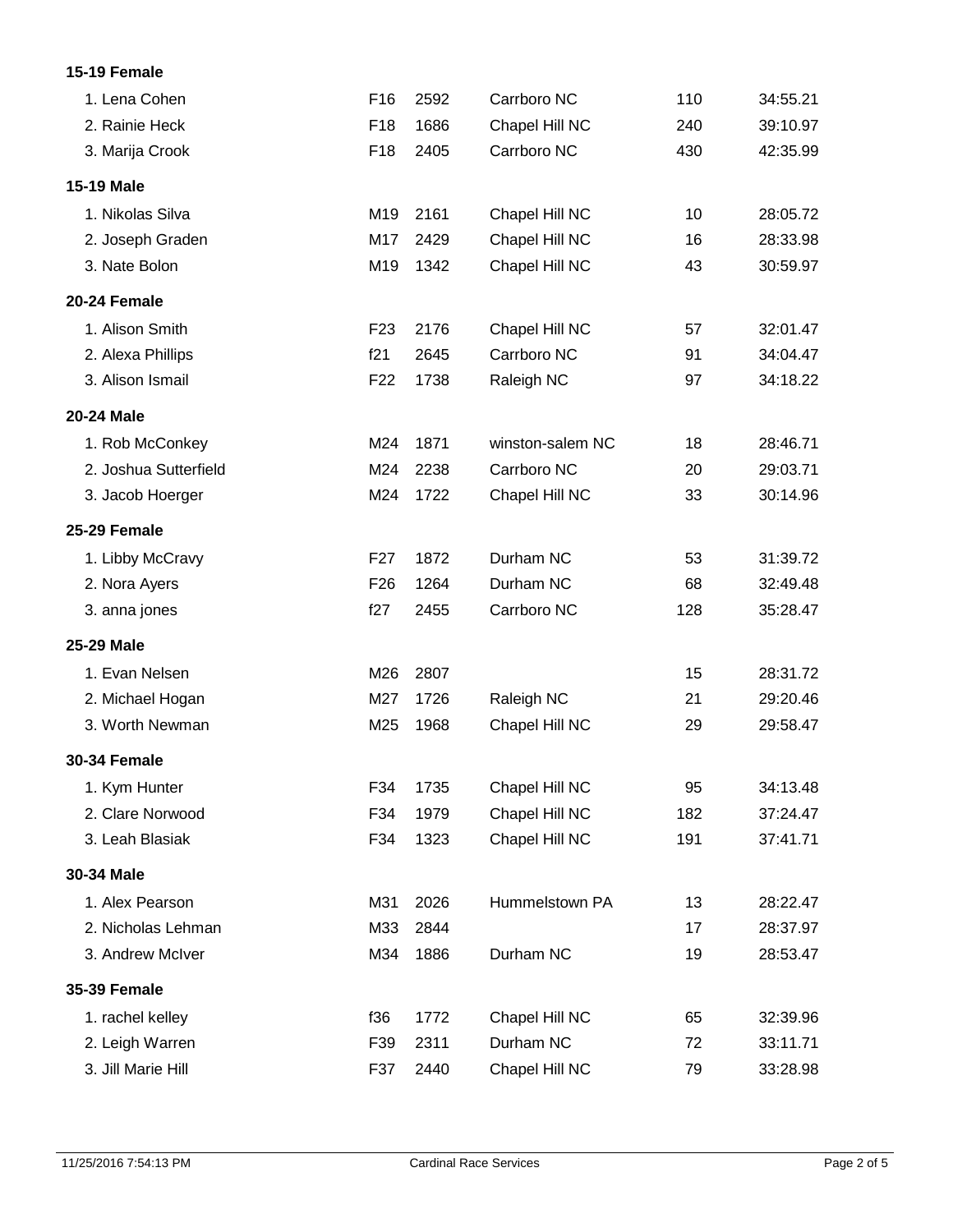### **35-39 Male**

| 1. Harsha Thirumurthy | M39             | 2251 | Chapel Hill NC   | 5   | 27:35.47 |
|-----------------------|-----------------|------|------------------|-----|----------|
| 2. Gavin Finlay       | M36             | 1562 | <b>DURHAM NC</b> | 8   | 27:44.47 |
| 3. James Pearce       | M36             | 2024 | Rockville MD     | 12  | 28:17.47 |
| 40-44 Female          |                 |      |                  |     |          |
| 1. Allie Bigelow      | F43             | 2838 |                  | 84  | 33:44.97 |
| 2. Laura Hill         | F43             | 1709 | Chapel Hill NC   | 102 | 34:38.21 |
| 3. Jessica Bishop     | f41             | 1317 | Chapel Hill NC   | 133 | 35:30.72 |
| 40-44 Male            |                 |      |                  |     |          |
| 1. James Duff         | M40             | 2752 |                  | 11  | 28:09.96 |
| 2. Brent Snader       | M43             | 2186 | Nashville TN     | 32  | 30:08.72 |
| 3. Drew Narayan       | M41             | 2720 |                  | 47  | 31:04.47 |
| 45-49 Female          |                 |      |                  |     |          |
| 1. JoAnna Younts      | F49             | 2367 | Chapel Hill NC   | 118 | 35:10.97 |
| 2. Amy Chambless      | F46             | 1416 | Carrboro NC      | 124 | 35:18.72 |
| 3. Jennifer Gibbons   | F49             | 1609 | Pittsboro NC     | 223 | 38:50.97 |
| 45-49 Male            |                 |      |                  |     |          |
| 1. Mark Carey         | M45             | 1390 | Chapel Hill NC   | 22  | 29:24.46 |
| 2. Andrew Gordon      | M47             | 2428 | Knoxville TN     | 24  | 29:32.48 |
| 3. Jeffrey Page       | M46             | 2000 | Los Gatos CA     | 25  | 29:39.46 |
| <b>50-54 Female</b>   |                 |      |                  |     |          |
| 1. Jackie Gibson      | F <sub>52</sub> | 2804 |                  | 165 | 36:48.22 |
| 2. Cyndy Weeks        | F <sub>52</sub> | 2318 | Carrboro NC      | 213 | 38:18.47 |
| 3. Elizabeth Carey    | F54             | 1388 | Pittsboro NC     | 312 | 40:43.22 |
| 50-54 Male            |                 |      |                  |     |          |
| 1. Barton Bechard     | M52             | 1293 | Durham NC        | 9   | 27:53.98 |
| 2. Jim Clabuesch      | M51             | 2400 | Chapel Hill NC   | 36  | 30:37.97 |
| 3. David Meyer        | M53             | 1900 | <b>DURHAM NC</b> | 75  | 33:26.24 |
| <b>55-59 Female</b>   |                 |      |                  |     |          |
| 1. Dana Lebo          | F <sub>56</sub> | 1818 | Chapel Hill NC   | 180 | 37:20.71 |
| 2. Kari Wilkinson     | F <sub>55</sub> | 2332 | Mebane NC        | 247 | 39:20.48 |
| 3. Barbara Campbell   | F <sub>59</sub> | 2391 | Carrboro NC      | 277 | 39:57.49 |
| 55-59 Male            |                 |      |                  |     |          |
| 1. Mike Kelley        | m57             | 1771 | Chapel Hill NC   | 38  | 30:47.71 |
| 2. Gary Slade         | M57             | 2173 | Chapel Hill NC   | 54  | 31:44.22 |
| 3. Edward LaMay       | M56             | 1804 | Chapel Hill NC   | 85  | 33:45.73 |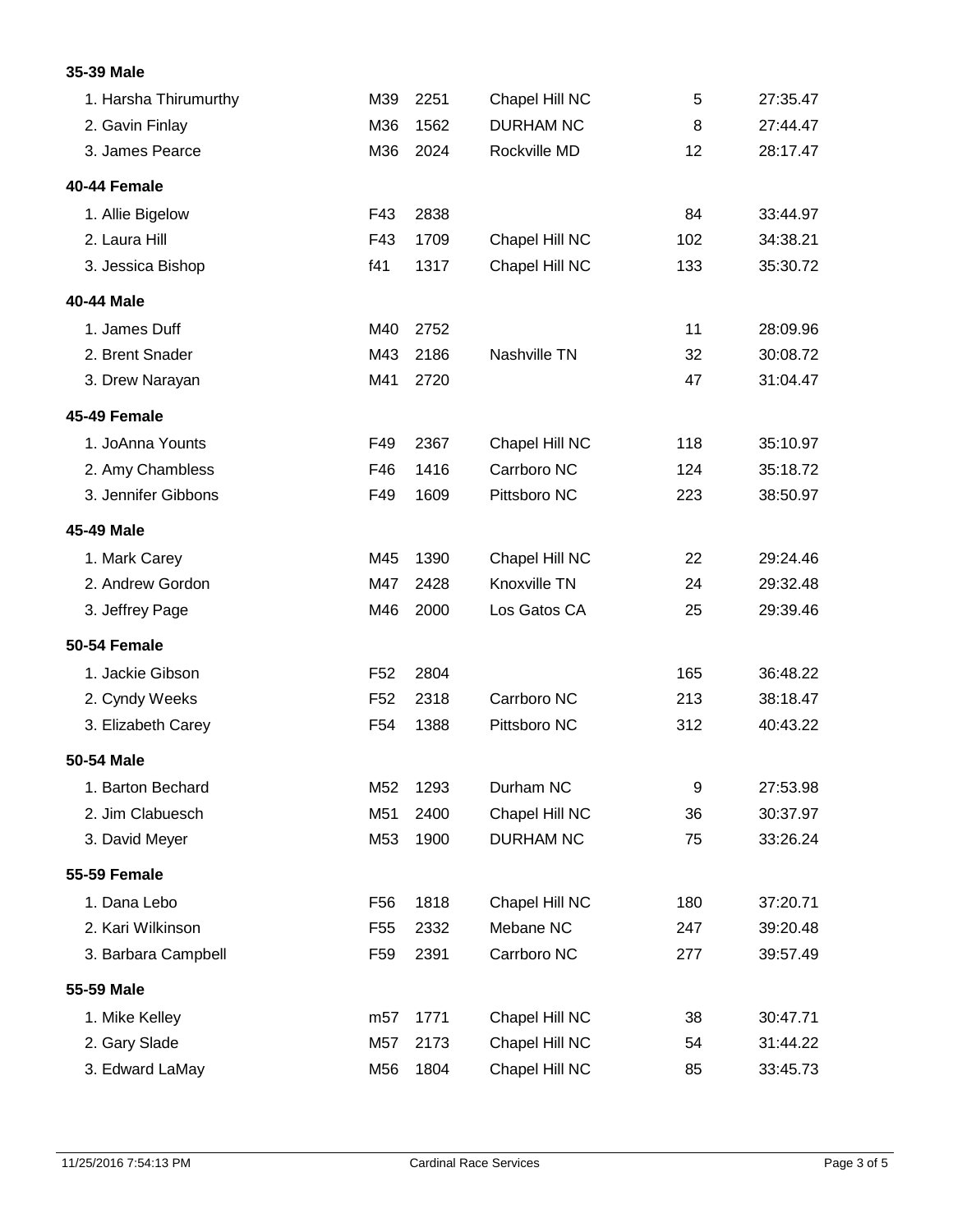### **60-64 Female**

| 1. kathy merritt                       | F62             | 1897 | <b>DURHAM NC</b> | 208  | 38:12.47    |
|----------------------------------------|-----------------|------|------------------|------|-------------|
| 2. Joanne Gardner                      | F62             | 1597 | Chapel Hill NC   | 235  | 39:00.97    |
| 3. Carolyn Crump                       | F60             | 1480 | Carrboro NC      | 390  | 41:57.71    |
| 60-64 Male                             |                 |      |                  |      |             |
| 1. David Couper                        | M62             | 1472 | Chapel Hill NC   | 87   | 33:49.97    |
| 2. Roch Will                           | M60             | 2334 | Mebane NC        | 144  | 35:54.97    |
| 3. Owen Astrachan                      | M60             | 1261 | Chapel Hill NC   | 167  | 36:49.71    |
| 65-69 Female                           |                 |      |                  |      |             |
| 1. Kevin McNeilly                      | F65             | 1892 | Carrboro NC      | 329  | 41:04.73    |
| 2. Geri Wood                           | F68             | 2350 |                  | 518  | 43:55.49    |
| 3. Susan Paisner                       | F66             | 2007 | Silver Spring MD | 1160 | 55:41.72    |
| 65-69 Male                             |                 |      |                  |      |             |
| 1. Roger Mitchell                      | M66             | 1920 | Carrboro NC      | 136  | 35:39.46    |
| 2. John Northen                        | M66             | 1976 | Chapel Hill NC   | 253  | 39:28.22    |
| 3. Paul Bloom                          | M69             | 2379 | <b>DURHAM NC</b> | 326  | 41:03.22    |
| <b>75 and Above Female</b>             |                 |      |                  |      |             |
| 1. Sharon Roggenbuck                   | F78             | 2102 | Hillsborough NC  | 1379 | 01:07:51.51 |
| 2. Mary McKown                         | F75             | 1888 | Chapel Hill NC   | 1465 | 01:22:00.26 |
| 3. Unassigned - 2 Eligible Registrants |                 |      |                  |      |             |
| <b>75 and Above Male</b>               |                 |      |                  |      |             |
| 1. Jerry Surh                          | M77             | 2234 | Carrboro NC      | 918  | 50:27.72    |
| 2. Jerry Harris                        | M76             | 1667 | <b>DURHAM NC</b> | 1028 | 52:24.23    |
| 3. Bill Powers                         | m82             | 2047 | Chapel Hill NC   | 1106 | 54:26.98    |
| 70-74 Female                           |                 |      |                  |      |             |
| 1. Leslie Bennison                     | F72             | 1307 |                  | 1473 | 01:23:29.26 |
| 2. Carol Lee                           | F74             | 2473 | Rochester MI     | 1488 | 01:26:03.26 |
| 3. Kate Berenson                       | F71             | 1308 | Chapel Hill NC   | 1500 | 01:28:23.02 |
| <b>70-74 Male</b>                      |                 |      |                  |      |             |
| 1. Thomas Griffin                      | M71             | 1632 | Cary NC          | 330  | 41:04.97    |
| 2. daniel sullivan                     | m71             | 2557 | Chapel Hill NC   | 569  | 44:38.23    |
| 3. Nick Nickerson                      | M70             | 2700 |                  | 754  | 47:41.72    |
| Athena                                 |                 |      |                  |      |             |
| 1. tanja bauer                         | f33             | 2375 | Durham NC        | 453  | 42:52.21    |
| 2. Ginny Chiarello                     | F37             | 1420 | Chapel Hill NC   | 532  | 44:05.98    |
| 3. Nicola Lancaster                    | F <sub>23</sub> | 2468 | Raleigh NC       | 600  | 44:57.72    |